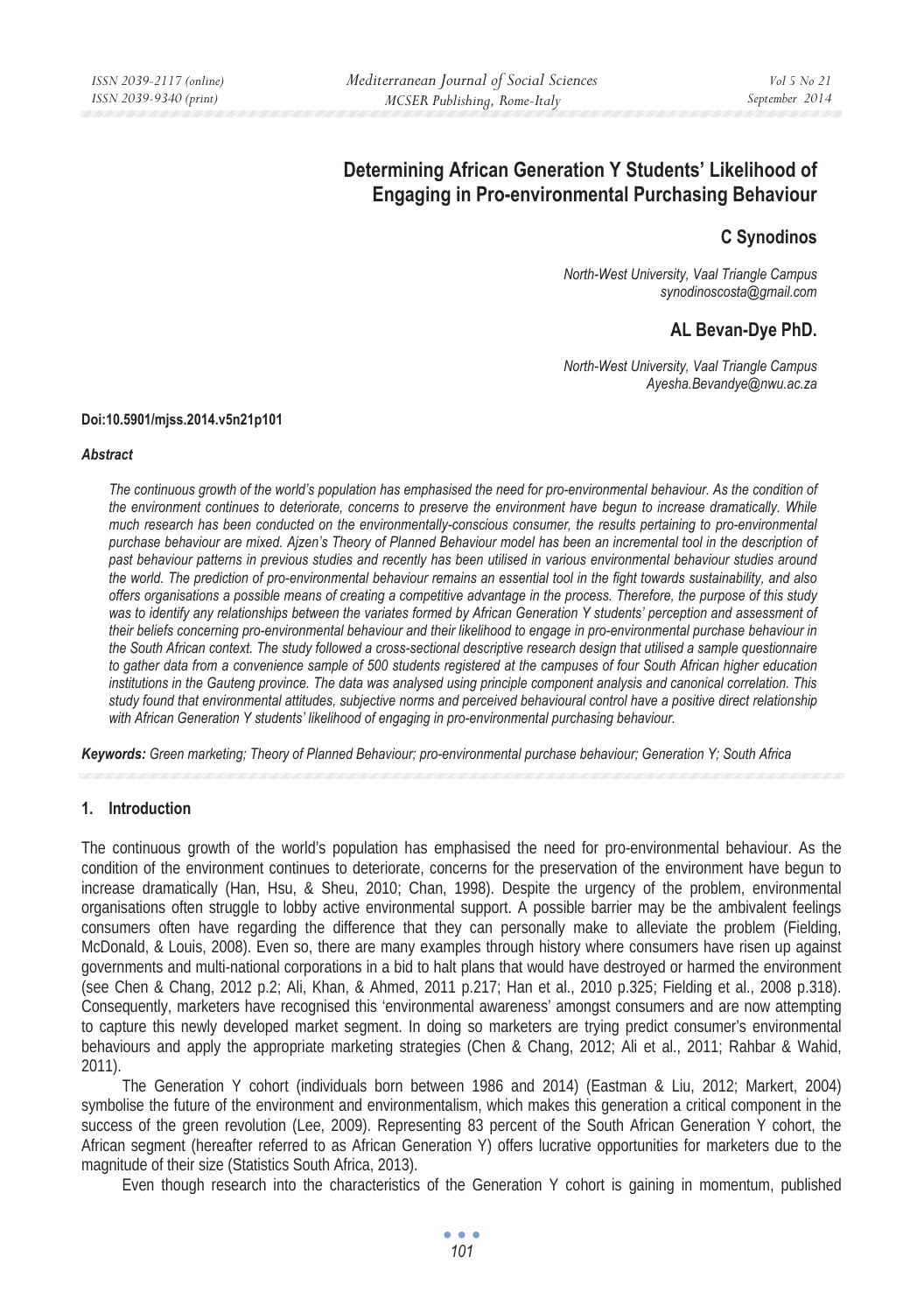| ISSN 2039-2117 (online) | Mediterranean Journal of Social Sciences | Vol 5 No 21    |
|-------------------------|------------------------------------------|----------------|
| ISSN 2039-9340 (print)  | MCSER Publishing, Rome-Italy             | September 2014 |

literature pertaining to the cohort's environmental behaviour patterns remain lacking, particularly in the South African context and relating to members of the country's African Generation Y cohort. This article aims to address this gap in the literature by making use of Ajzen's Theory of Planned Behaviour in order to predict African Generation Y students' likelihood of engaging in pro-environmental purchase behaviour. The focus on students was deliberate and based on the assumption that a tertiary qualification is often associated with a higher earning potential and an elevated social standings within a community. The combination of these two attributes vastly improves this cohort's opinion leadership abilities amongst the wider African Generation Y target market (Bevan-Dye, 2013).

## **2. Environmental Attitudes and Behaviours**

Environmental attitudes are an interesting yet perplexing phenomenon in terms of environmental behaviour. Whilst many studies have found that globally consumers tend to have a positive attitude towards pro-environmental efforts and a heightened concern for the environment (Kalafatis, Pollard, East, & Tsogas*,* 1999; Crane, 2000; Laroche, Bergeron, & Barbaro-Forleo, 2001; Peattie, 2001; Gupta & Ogden, 2009; Ali et al., 2011; Chang, 2011; Rahbar & Wahid, 2011; Sodhi, 2011), actual pro-environmental purchase behaviour remains lacking. This is reflected in the studies conducted by Ali et al*.* (2011), Chang, (2011), Rahbar and Wahid (2011) and Peattie (2001), who found that consumers were positively inclined towards the environment and were environmentally concerned but that this concern did not translate into any actual pro-environmental purchase behaviour. In contrast, studies by Sodhi (2011), Gupta and Ogden (2009), Laroche et al. (2001), Crane (2000) and Kalafatis et al*.* (1999) indicate that consumers are not only willing to purchase green products but are even willing to pay higher prices for green products in order to conserve the environment. Possible reasons for these contradictory views may include consumers' differing perceptions concerning green products, green washing and/or their ability to influence the environment.

In order to understand environmentally responsible behaviour, it is necessary to understand the influencing factors that determine pro-environmental behaviour. The Theory of Planned Behaviour is a commonly used theoretical model that attempts to predict behavioural patterns of consumers by examining the influencing factors that determine behavioural intentions.

### **3. Theory of Planned Behaviour**

The Theory of Planned Behaviour (TPB), which is an extension of Ajzen and Fishbein's Theory of Reasoned Action (Ajzen, 1991), not only aims to predict specific behaviour patterns from attitudes but also attempts to determine the interlinking process between the two variables (Oreg & Katz-Gerro, 2006). The TPB has demonstrated its use over a wide variety of subjects such as sexual behaviours (Albarracín, Johnson, Fishbein, & Muellerleile, 2001), social media usage (Al-Debei, Al-Lozi, & Papazafeiropoulou, 2013), educational behaviour (Zhong, 2013), health-related practices (Vissman, Hergenrather, Rojas, Langdon, Wilkin, & Rhodes*,* 2011), driving behaviours (Forward, 2009), tourism (Quintal, Lee, & Soutar, 2010) and, more recently, environmental behaviours (e.g. Chan & Bishop, 2013; Kim, Njite, & Hancera, 2013; Greaves, Zibarras, & Stride, 2013; Fielding et al*.*, 2008; Oreg & Katz-Gerro, 2006).

The TPB suggests that behaviour patterns are for the most part determined by intentions, which, in turn, are determined by three predicting variables namely, attitudes, subjective norms and perceived behaviour controls (Oreg & Kats-Gerro, 2006; Albarracín et al*.*, 2001; Ajzen, 1991). An attitude refers to the extent to which a person displays a favourable or unfavourable assessment of the performed behaviour. Subjective norms include the social pressures experienced from relevant others or from the external environment to perform a certain behaviour. Perceived behaviour control relates to the difficulty or ease individuals perceive performing the actual behaviour (Al-Debei et al., 2013; Forward, 2009; Fielding et al., 2008). Ajzen (1991) cautions for the TPB to be accurate, the measures of intentions (attitude, subjective norm and perceived behaviour control) must correspond or be compatible with the desired predicted behaviour. Therefore, for this particular study, environmental constructs were chosen to represent the TPB.

### **4. Generation Y**

The future of environmental protection lies in the hands of today's youth (Ottman, 2011; Lee, 2009). Classified as the Generation Y cohort, individuals born between 1986 and 2005 (Markert, 2004; Eastman & Liu, 2012), the youth are deemed as the green future. In 2013, this Generation ranges from the age of nine to 28 and accounted for approximately 38 percent of South Africa's 52 982 000 population. In terms of race, approximately 83 percent of the Generation Y cohort in South Africa fell under the African Generation Y cohort classification and collectively made up 32 percent of South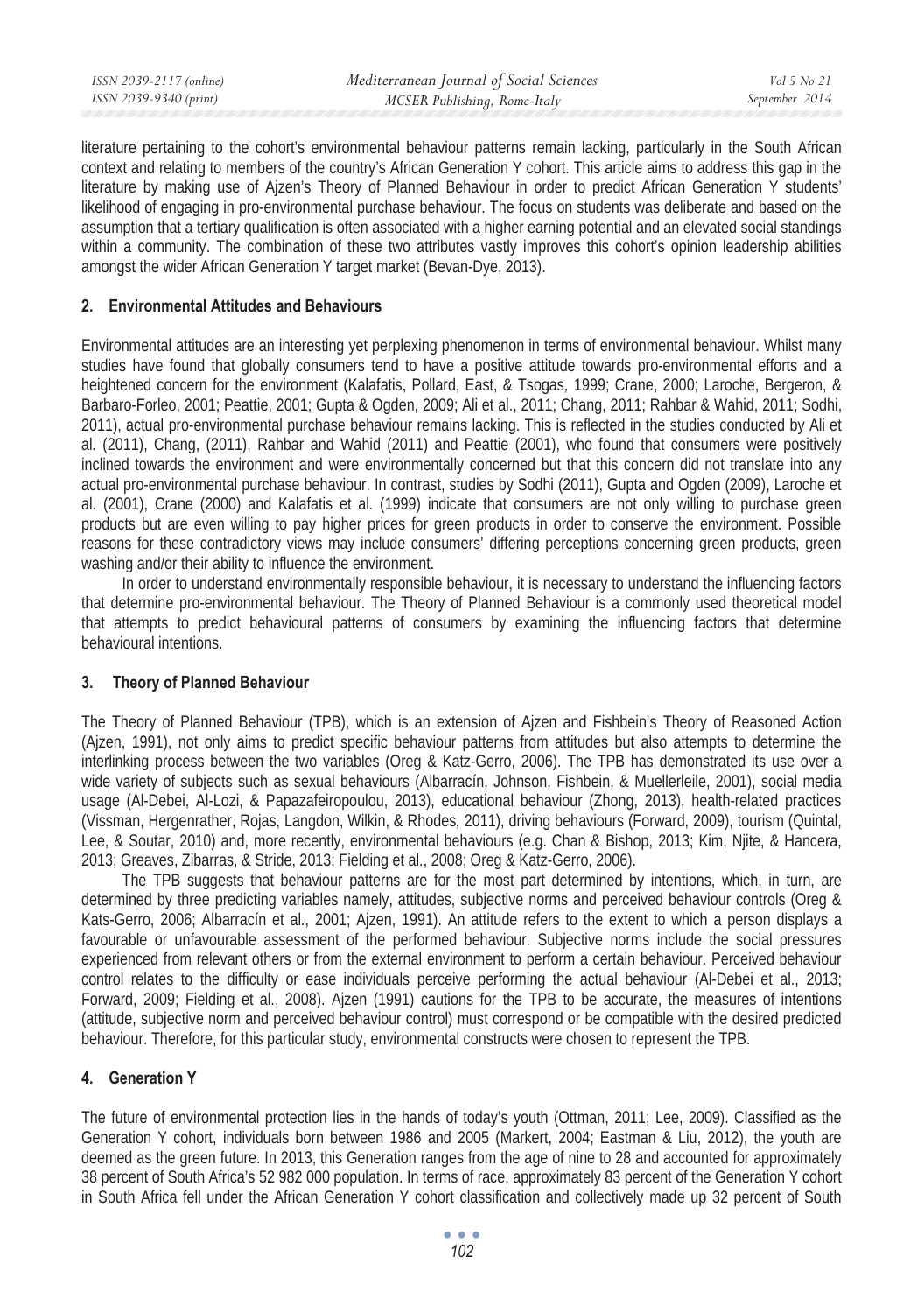Africa's total population (Statistics South Africa, 2013).

Generation Y individuals led on by their Baby Boomer or Generation X parents are portraying a distinctive positive shift in their green attitudes and behaviours, even assuming leadership roles in the sustainable market place (Rogers, 2013). The result of being born into such a media saturated world, this generation has been continuously flooded with news of world hunger, natural disasters and the ever present threat of climate change and global warming (Shaw & Fairhurst, 2008). What gives the Generation Y cohort an advantage over their predecessors is the fact that they have virtual social networking (MXIT, Facebook, Instagram), virtual social reporting (Twitter) and virtual social media (Youtube), at their fingertips to gain information and broadcast their opinions on environmental matters to potentially millions of people around the globe in an instant (Ottman, 2011).

There is evidence that Generation Y individuals prefer to support or lobby organisations that contribute to society in a sustainable manner by helping communities, people and the environment (Barton, Fromm, & Egan, 2012; Smith, 2012). Since members of this generation known to be heavy users of the Internet (Schwalbe, 2009; Barton et al., 2012), mobile telephones (Kumar & Lim, 2008; Schwalbe, 2009) and virtual social networking sites (Nicholas, Rowlands, Clark, & Williams*,* 2011; Barton et al., 2012) green marketers should utilise these media platforms to reach out to this specific cohort (Lee, 2009). However, caution should be taken as this generational cohort is quick to criticise and spot bogus green marketing practices (Ottman, 2011).

Given that the Generation Y cohort has had greater access to information than any former generation, they should be aware of and knowledgeable about the threat that human action poses to the environment (Lee, 2009; Ottman, 2011). It is this Generations votes, actions and how they carry on the message to future generations that will ultimately dictate the next half-century or more of the green movement (Lee, 2009). Research indicates that Generation Y individuals actively encourage others to support cause campaigns (Barton et al., 2012). With regards to South Africa, the African Generation Y cohort represents an important target market for green marketers and, as indicated by Barton et al. (2012), getting this generational cohort to engage with brands, including green brands, involves designing marketing messages that are applicable to and mindful of them.

### **5. Research Methodology**

### *5.1 Sampling method*

The target population of this study was African Generation Y students currently enrolled at South African public higher education institutions (HEIs) in 2014 in the age range of 18 to 24. The sampling frame consisted of the 25 public registered HEIs within Southern Africa by the Higher education in South Africa (HESA, 2014). A judgement sample of four campuses from four HEIs within the Gauteng province was taken from the initial list of 25 registered institutions – two of which were city-based universities and two that were country based universities. Amongst the chosen universities, two comprised traditional universities, one a comprehensive university and one a university of technology. The study utilised a non-probability convenience sample of 500 full-time African Generation Y students spread across the four campuses. Lectures at each of the four campuses were contacted and asked if they would allow the questionnaire to be distributed to their students during or after their lecture. The questionnaire was then distributed to those lecturers' students who had granted permission by fieldworkers. It was also emphasised that participation in the study was purely on a voluntary basis.

## *5.2 Research instrument*

This study made use of a self-administered, structured questionnaire. African Generation Y students' environmental attitudes were measured using the inward environmental attitudinal scale (four items), validated by Leonidou, Leonidou, & Kvasova (2010). Subjective norms and perceived behaviour control were measured using the three- and five-item validated scales of Fielding et al. (2008) and Kim and Choi (2005). Green purchase intentions were measured using Mostafa's (2007) three item scale and green purchase behaviour was measured using the four item scale validated by Lee (2008). All scaled responses were recorded on a six-point Likert scale, ranging from strongly disagree (1) to strongly agree (6).

In order to assess the reliability of the measurement instrument the questionnaire was piloted on a convenience sample of 50 students at a South African HEI campus that did not form part of the sampling frame. The Cronbach alpha values of the pilot study all exceeded the acceptable level of being above 0.60 (Malhotra, 2010) and ranged from 0.67 to 0.76, thereby suggesting acceptable reliability.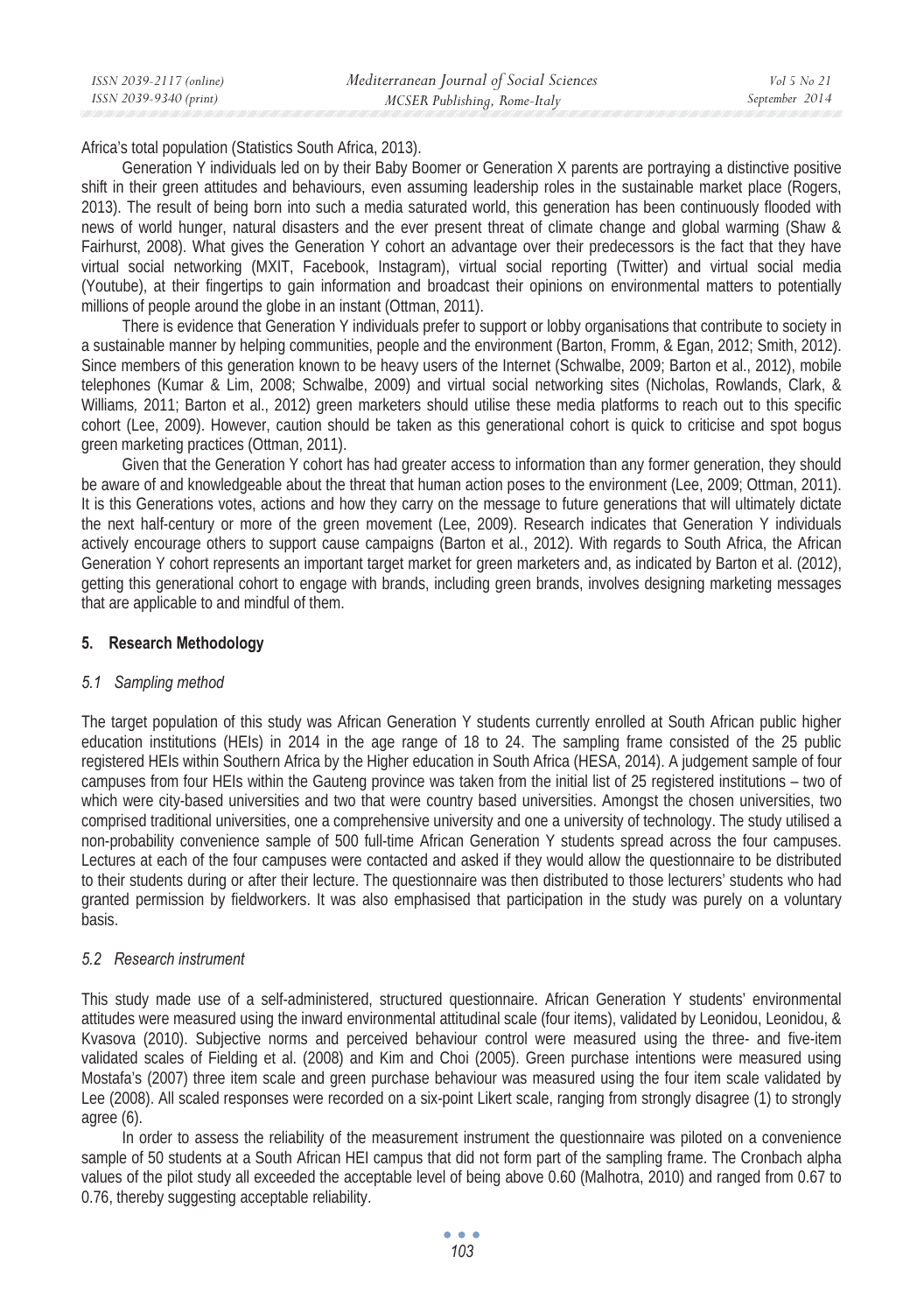## **6. Results**

### *6.1 Sample description*

From the initial 500 questionnaires distributed, 332 viable questionnaires were returned, thereby yielding a response rate of 66 percent. The majority of the participants were in the 19 to 21 year old range (60%). The year of study category was dominated by first-year students, followed by second-year students and the remainder made up third-year and postgraduate students. There were more female participants than males. The sample comprised more participants from country-based campuses (56%) than from city-based campuses.

### **Table 1.** Sample description

| Age | Percent (%) | Gender | Percent (%) | Year of study | Percent (%) | <b>Institution</b> | Percent (%) |
|-----|-------------|--------|-------------|---------------|-------------|--------------------|-------------|
| 18  | 13          | Male   | 47          | First year    | 42          | University A:      |             |
| 19  | 17          | Female | 52          | Second year   | 26          | Country based      | 24          |
| 20  | 19          |        |             | Third year    | 25          | University B:      |             |
| 21  | 24          |        |             | Postgraduate  | 8           | Country based      | 32          |
| 22  | 15          |        |             |               |             | University C:      |             |
| 23  |             |        |             |               |             | City based         | 19          |
| 24  | 4           |        |             |               |             | University D:      |             |
|     |             |        |             |               |             | City based         | 25          |

## *6.2 Confirmatory factor analysis*

A confirmatory factor analysis was conducted to assess the factor structure of the TPB model in the South African context. First, the Kaiser-Meyer-Olkin (KMO) measure of sampling adequacy and the Bartlett Test of Sphericity were examined. A KMO value above 0.6 and a significant Bartlett's Test of Sphericity value are recommended (Pallant, 2010). The results of these two tests yielded a KMO value of 0.899 and a significant Bartlett Test of Sphericity value (chi-square  $=2542.989$  (df=171), (p=0.000<0.05)). Once the sampling adequacy had been established, a principle component analysis using varimax rotation was undertaken. Table 2 reports on the factor loadings in the rotated matrix.

### **Table 2.** Principle component factor analysis with varimax rotation

|                                                                                                                      |      | <b>Factor loadings</b> |   |      |      | <b>Communalities</b> |
|----------------------------------------------------------------------------------------------------------------------|------|------------------------|---|------|------|----------------------|
| <b>Perception items</b>                                                                                              |      | 2                      | 3 | 4    | 5    |                      |
| <b>Environmental attitude</b>                                                                                        |      |                        |   |      |      |                      |
| Lam concerned about the environment.                                                                                 |      |                        |   |      | .778 | .648                 |
| I would be willing to reduce my consumption to help protect the environment.                                         |      |                        |   |      | .722 | .636                 |
| I would donate part of my own money to help protect wild animals.                                                    |      |                        |   |      | .464 | .484                 |
| I have asked my family to recycle some of the things we use.                                                         |      |                        |   |      | .450 | .545                 |
| Subjective norms                                                                                                     |      |                        |   |      |      |                      |
| People who are important to me behave in an environmentally friendly way.                                            |      |                        |   | .814 |      | .745                 |
| People who are important to me would approve of me behaving in an environmentally                                    |      |                        |   | .636 |      | .582                 |
| friendly way.                                                                                                        |      |                        |   |      |      |                      |
| People who are important to me encourage me to behave in an environmentally friendly                                 |      |                        |   | .777 |      | .684                 |
| way.                                                                                                                 |      |                        |   |      |      |                      |
| Perceived behavioural control                                                                                        |      |                        |   |      |      |                      |
| By signing a petition that promotes environmental protection, every person can have a<br>positive effect on society. | .687 |                        |   |      |      | .534                 |
| I feel I can help solve natural resource problem by conserving water and energy.                                     | .781 |                        |   |      |      | .661                 |
| I can protect the environment by buying products that are friendly to the environment.                               | .760 |                        |   |      |      | .630                 |
| There is a lot I can do about the environment.                                                                       | .613 |                        |   |      |      | .536                 |
| I feel capable of helping to solve the environment problems.                                                         | .548 |                        |   |      |      | .586                 |
| <b>Purchase intentions</b>                                                                                           |      |                        |   |      |      |                      |
| Over the next month, I will consider buying products because they are less polluting.                                |      | .751                   |   |      |      | .693                 |
| Over the next month, I will consider switching to other brands for environmental<br>reasons.                         |      | .820                   |   |      |      | .762                 |
| Over the next month, I plan to switch to an environmentally friendly version of a product.                           |      | .761                   |   |      |      | .765                 |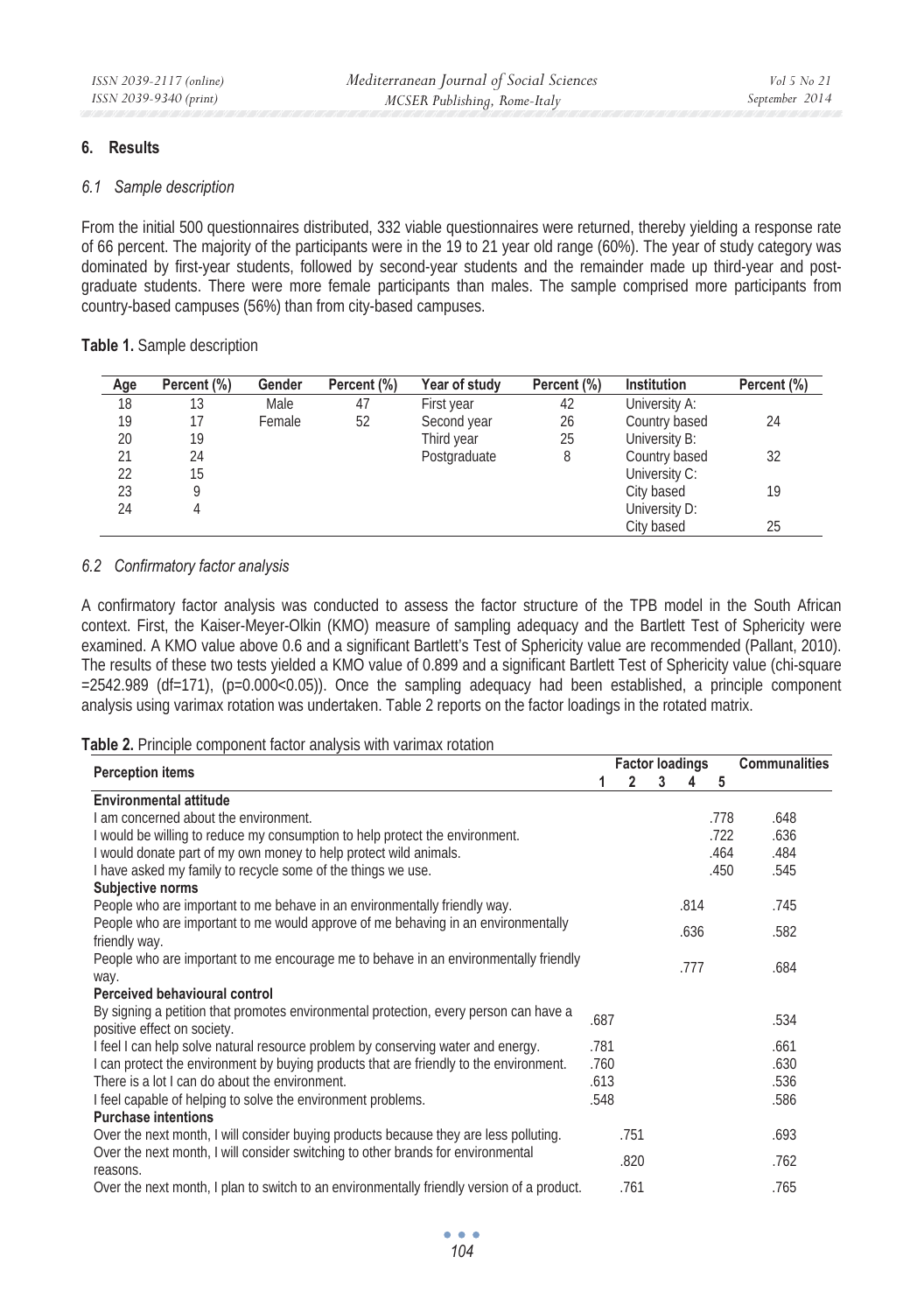| ISSN 2039-2117 (online)                                     | Mediterranean Journal of Social Sciences                                                   |      | Vol 5 No 21    |
|-------------------------------------------------------------|--------------------------------------------------------------------------------------------|------|----------------|
| ISSN 2039-9340 (print)                                      | MCSER Publishing, Rome-Italy                                                               |      | September 2014 |
|                                                             |                                                                                            |      |                |
| Purchase behaviour                                          |                                                                                            |      |                |
| that are environmentally-damaging.                          | When I want to buy a product, I look at the ingredients label to see if it contains things | .650 | .647           |
|                                                             | I prefer environmentally friendly products over normal products when their product         |      |                |
| qualities are similar.                                      |                                                                                            | .821 | .735           |
| I choose to buy products that are environmentally-friendly. |                                                                                            | .644 | .658           |
|                                                             | I buy green products even if they are more expensive than the non-green ones.              | .593 | .638           |

As presented in Table 2, five factors emerged that explained 64 percent of the total variance. All variables loaded as expected and all had significant loadings of above 0.40. Given that the number of observations exceeded 300, these significant loadings suggest convergent validity. In addition, all of the communalities were above 0.40, with the majority being above 0.50, thereby suggesting that a large amount of the variance in an item has been extracted by the factor solution (Hair, Black, Babin, & Anderson, 2010). The principle component analysis was then repeated using the nonorthogonal direct oblimin rotation in order to generate a component correlation matrix. The interpretation remained the same as with the varimax rotation. None of the correlation coefficients in the component correlation matrix exceeded 0.70, with the highest value being 0.361, thereby suggesting discriminate validity (Fields, 2009).

### *6.3 Descriptive statistics and reliability coefficients*

The descriptive statistics and reliability coefficients of these five factors are reported in Table 3.

**Table 3.** Descriptive statistics and reliability coefficients

| <b>Factors</b>                | Mean   | <b>Standard deviation</b> | Cronbach alpha |
|-------------------------------|--------|---------------------------|----------------|
| <b>Environmental attitude</b> | 4.4375 | .86780                    | .662           |
| Subjective norms              | 4.2631 | 1.07572                   | .757           |
| Perceived behavioural control | 4.8476 | .77609                    | 794            |
| <b>Purchase intentions</b>    | 4.4016 | 1.03092                   | 841            |
| <b>Purchase behaviour</b>     | 3.9925 | 1.13710                   | 817            |

As indicated in Table 2, all means exceeded 3, which suggest that African Generation Y students have a positive perception of pro-environmental behaviour and are likely to engage in pro-environmental purchase behaviour. Whilst the Cronbach alpha coefficients exceeded the recommended level of 0.70 (Pallant, 2010) for the majority of the factors, the alpha value was slightly low for the environmental attitude factor, but still above the acceptable level of 0.60 (Malhotra, 2010).

### *6.4 Canonical correlation*

Owing to the study including a multivariate method in the data analysis, a tolerance test was run to check for multicollinearity (Hair et al., 2010). The tolerance values were all high, ranging from 0.70 to 0.73, thereby indicating only a small and therefore negligible degree of multicollinearity.

Canonical correlation was then undertaken to identify any relationships between the variates formed by African Generation Y students' perception and assessment of their beliefs concerning pro-environmental behaviour and their likelihood to engage in pro-environmental purchase behaviour. The set of dependent variables was defined as purchase intentions and purchase behaviour, and the set of independent variables as environmental attitudes, subjective norms and perceived behavioural control.

Given that the smallest set of variables contained only two indicators, only two canonical functions were derived. These two functions, together with the measures of the overall model fit are reported on in Table 4.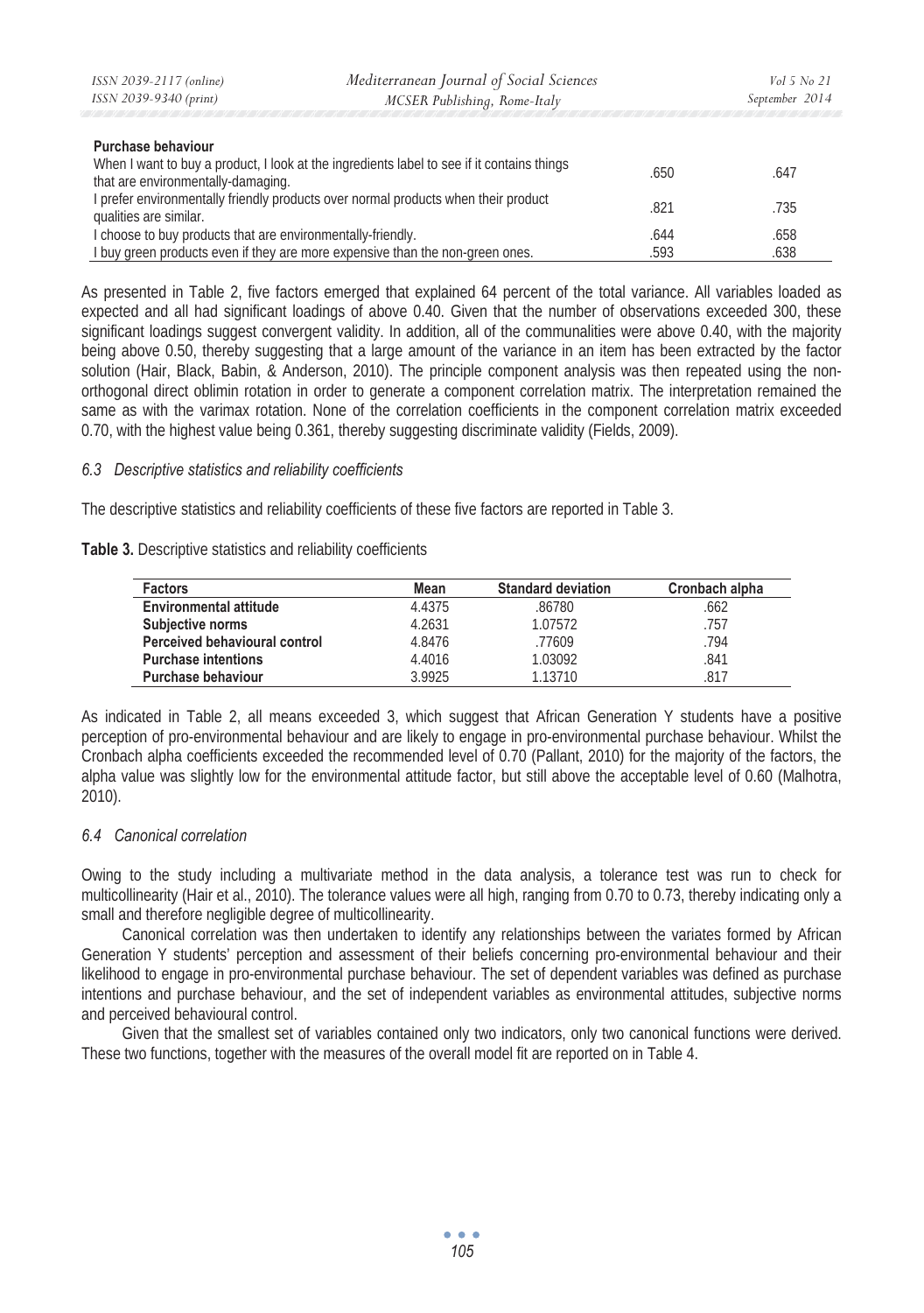### **Table 4**. Measures of overall model fit

| <b>Canonical function</b>          | <b>Canonical correlation</b> | Canonical R <sup>2</sup>       | <b>F</b> statistics | Probability        |  |  |  |  |
|------------------------------------|------------------------------|--------------------------------|---------------------|--------------------|--|--|--|--|
|                                    | 0.640                        | 0.409                          | 36.83               | 0.000              |  |  |  |  |
|                                    | 0.233                        | 0.054                          | 9.42                | 0.000              |  |  |  |  |
| Multivariate tests of significance |                              |                                |                     |                    |  |  |  |  |
| <b>Statistic</b>                   | Value                        | <b>Approximate F statistic</b> |                     | <b>Probability</b> |  |  |  |  |
| Wilk's lambada                     | 0.559                        | 36.828                         |                     | 0.000              |  |  |  |  |
| Pilia's trace                      | 0.464                        | 32.984                         |                     | 0.000              |  |  |  |  |
| Hotelling's trace                  | 0.750                        | 40.757                         |                     | 0.000              |  |  |  |  |
| Roy's gcr                          | 0.409                        |                                |                     |                    |  |  |  |  |

As shown in Table 4, the analysis resulted in two functions with squared canonical correlations of 0.409 and 0.054 for each successive function. Wilk's lambada, Pilia's trace, Hotelling's trace and Roy's greater characteristic root (gcr) indicate that, collectively, the overall model across all functions is statistically significant; that is, there is a relationship between the variable sets.

Despite both Function 1 and Function 2 being statistically significant, only the first function was considered for further analysis given that it explains 40 percent of the amount of shared variance between the two sets of canonical variate scores, whilst the second function explains a negligible 5 percent, which is not practically significant.

A redundancy analysis for the independent and dependent variables of the first functions was conducted and the results are reported in Table 5.

#### **Table 5.** Redundancy analysis for the first canonical function

| Standardised variance of the dependent variables explained by   |                                      |                       |                          |                                     |                       |  |  |
|-----------------------------------------------------------------|--------------------------------------|-----------------------|--------------------------|-------------------------------------|-----------------------|--|--|
| <b>Shared variance</b>                                          |                                      |                       |                          |                                     | Redundancv            |  |  |
| <b>Canonical function</b>                                       | Percentage                           | Cumulative percentage | Canonical R <sup>2</sup> | Cumulative percentage<br>Percentage |                       |  |  |
|                                                                 | 0.804                                | 0.804                 | .409                     | 0.329                               | 0.329                 |  |  |
| Standardised variance of the independent variables explained by |                                      |                       |                          |                                     |                       |  |  |
|                                                                 | <b>Shared variance</b><br>Redundancv |                       |                          |                                     |                       |  |  |
| <b>Canonical function</b>                                       | Percentage                           | Cumulative percentage | Canonical R <sup>2</sup> | Percentage                          | Cumulative percentage |  |  |
|                                                                 | 0.629                                | 0.629                 | 0.409                    | 0.257                               | 0.257                 |  |  |

Table 5 illustrates that the redundancy for the dependent variate (0.329) is higher than for the independent variate (0.257). Therefore, the independent variate is able to predict 32.9 percent of the variance in the dependent variate.

Having established that the canonical relationship is statistically significant and redundancy index acceptable, the next step involved analysing the canonical weights, canonical loadings and canonical cross-loadings, which are reported in Table 6.

**Table 6.** Canonical weights, loadings and cross-loadings

|                               | <b>Canonical weights</b> | <b>Canonical loadings</b> | <b>Canonical cross-loadings</b> |
|-------------------------------|--------------------------|---------------------------|---------------------------------|
| Independent variables         |                          |                           |                                 |
| Environmental attitude        | 0.517                    | 0.847                     | 0.542                           |
| Subjective norms              | 0.478                    | 0.817                     | 0.522                           |
| Perceived behavioural control | 0.243                    | 0.709                     | 0.454                           |
| <b>Dependent variables</b>    |                          |                           |                                 |
| Purchase intentions           | 0.522                    | 0.883                     | 0.565                           |
| Purchase behaviour            | 0.592                    | 0.910                     | 0.582                           |

While Table 6 reports the canonical weights, loadings and cross-loadings, Hair et al. (2010) advise that it is preferable to analyse the canonical cross-loadings when interpreting the nature of canonical relationships. In terms of the canonical cross-loadings of the dependent variables, 32 percent of the variance in purchase intentions and 34 percent of the variance in purchase behaviour is explained by the first canonical function. An examination of the independent variables' cross-loadings reveals that environmental attitude has the highest correlation with the dependent variate, followed by subjective norms and perceived behavioural control. Therefore, environmental attitude, subjective norms and, to a lesser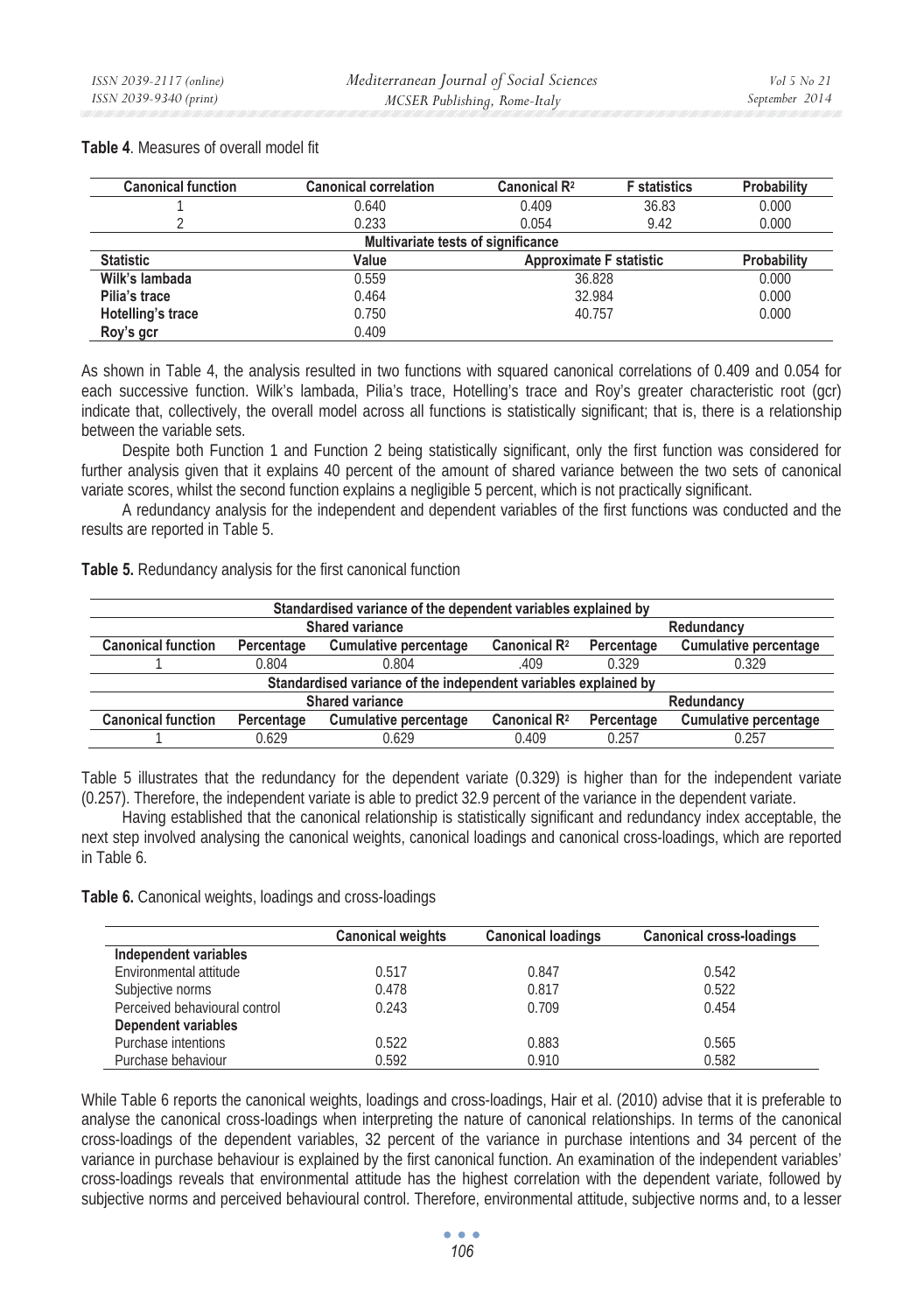extent, perceived behavioural control have a direct positive relationship with African Generation Y students' likelihood of engaging in pro-environmental purchasing behaviour and are predictors of this outcome dimension.

## **7. Discussion**

As natural resources continue to deplete drastically, South Africans (along with the rest of the world) need to take action to ensure the survival of the environment for future generations to come. These environmental issues have crossed over into the marketing arena where the future of the 'green revolution' is highly dependent on the purchasing behaviour of the youth. In the case of South Africa, the Generation Y cohort, especially the vastly sized African segment of this cohort is pivotal to the country's environmental sustainability.

As it stands, environmental depletion exceeds the rate that the environment can replenish itself; hence, the need for pro-environmental purchase behaviour. Whether it is changing energy-saving light bulbs, recycling, reusing plastics or purchasing environmentally-friendly products, the environment is dependent on individuals behaving in a proenvironmental manner for its survival. Marketers and environmentalists need to promote environmentally-friendly products and governments and large corporations need to take action on a green front.

A fundamental issue in marketing is understanding a market segment's attitudes about the act of purchasing a particular product category. This study utilised the well-known, established and validated TPB model in the South African context to determine African Generation Y students' likelihood of engaging in pro-environmental purchasing behaviour. The factor structure that emerged from the confirmatory factor analysis was in line with that of the TPB model. The descriptive statistics suggest that African Generation Y students have a positive attitude towards pro-environmental behaviour and pro-environmental purchase behaviour

Consistent with the TPB, canonical cross-loadings indicate that environmental attitudes, subjective norms and perceived behavioural control are significant positive predictors of African Generation Y students' likelihood of engaging in pro-environmental purchasing behaviour. Perceived behavioural control had the lowest correlation with the dependent variate, whilst environmental attitude and subjective norms had the highest correlation. These findings are similar to those of Kim et al*.* (2013), Fielding et al*.* (2008) and, Kelly and Breinlinger (1995). This suggests that marketing campaigns designed to encourage pro-environmental purchasing behaviour amongst members of the African Generation Y cohort should focus on creating environmental awareness and raising environmental concerns. Pro-environmental behaviour as a subjective norm may be stimulated using green advertisements depicting African Generation Y individuals socially rejecting individuals engaging in non-environmentally friendly behaviour. Perceived behavioural control may be triggered by showing how one person's efforts contribute to alleviating environmental problems.

### **8. Limitations and Implications for Future Research**

The limitations pertaining to this study need to be considered in interpreting the findings. The first limitation is that a nonprobability sampling method was used to capture the required data.

A second limitation is that this study only offers a single snap shot in time, as a cross-sectional design was employed to capture the data. Consumers' attitudes and inclination towards pro-environmental purchasing behaviour may change over time. For example, unethical green marketing practices may produce consumer myopia towards green marketing practices in general. Even a popular movie or speech by a politician or a celebrity debunking the seriousness of environmental problems may negatively impact on consumers' pro-environmental attitudes and behaviour.

In addition, this study focused on consumers' theoretical intentions and future behavioural patterns towards consuming green products and did not measure the extent of their actual green product purchases. As such, future research relating to African Generation Y students likelihood of engaging in pro-environmental purchasing behaviour together with the extent of their green product purchases is advised.

## **9. Conclusion**

Global warming and the rapid depletion of the earth's natural resources represent an omnipresent threat. In South Africa, the future of the country's environment is in the hands of the youth, particularly in the hands of the significantly sized African Generation Y cohort. The willingness of members of this cohort to engage in pro-environmental behaviour, including pro-environmental purchasing behaviour will dictate the state of the South African environment for future generations.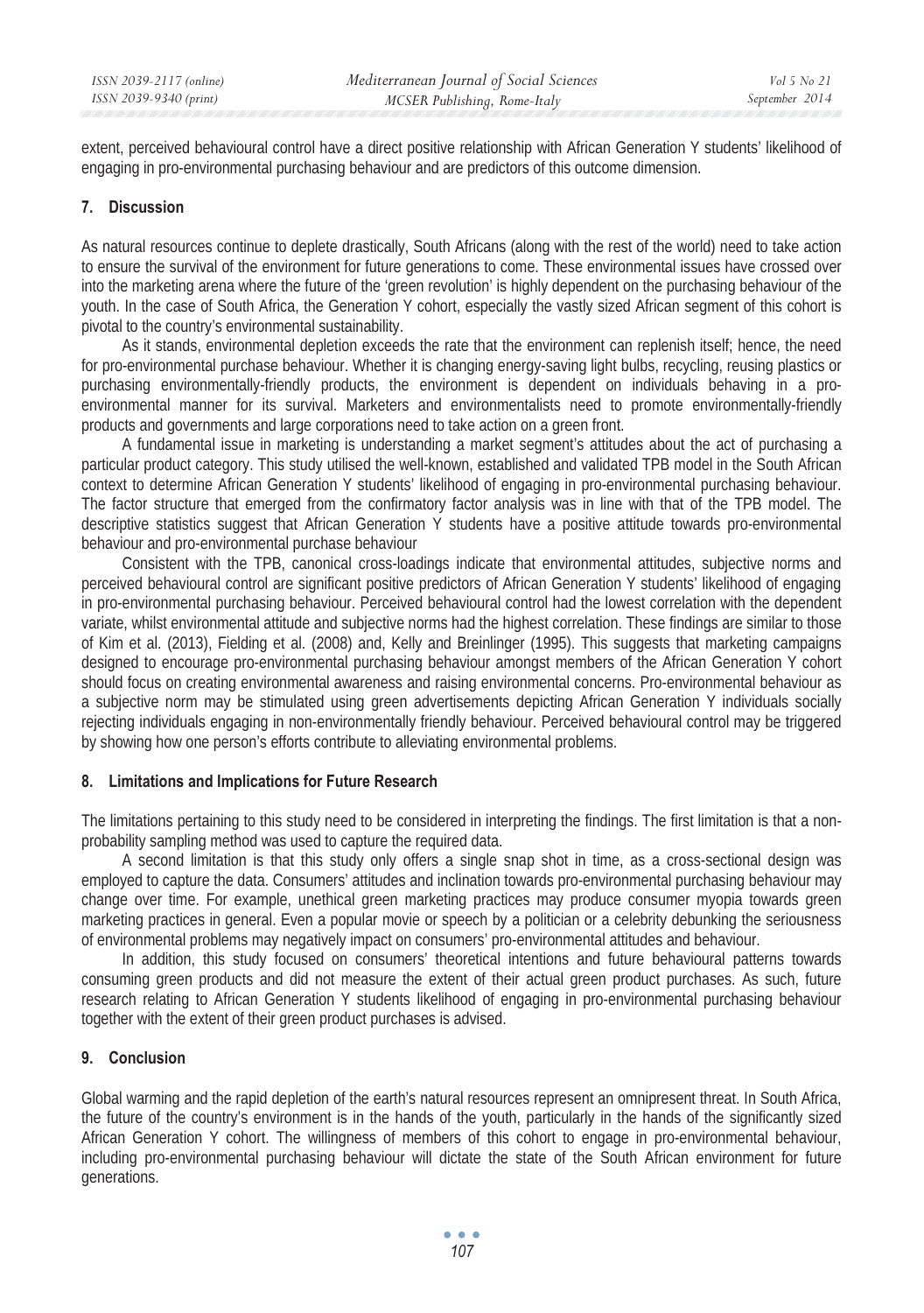#### **References**

Ajzen, I. (1991). The Theory of Planned Behavior. *Organizational Behaviour and Human Decision Processes*, 50(2), 179-211.

- Albarracín, D., Johnson, B. T., Fishbein, M., & Muellerleile, P. A. (2001). Theories of Reasoned Action and Planned Behavior as Models of Condom Use: A Meta-Analysis. *Psychological Bulletin*, 127(1), 142-161*.*
- Al-Debei, M.M., Al-Lozi, E. & Papazafeiropoulou, A. (2013). Why people keep coming back to Facebook: explaining and predicting continuance participation from an extended theory of planned behaviour perspective. *Decision Support Systems*, 55(1), 43-54.
- Ali, A., Khan, A.A. & Ahmed, I. (2011). Determinants of Pakistani consumers' green purchase behavior: some insights from a developing country. *International Journal of Business and Social Science*, 2(3), 217-226.
- Barton, C., Fromm, J. & Egan, C. (2012). The Millennial consumer: debunking stereotypes. *The Boston Consulting Group*, 16 April. https://www.bcgperspectives.com/content/articles/consumer\_insight\_marketing\_millennial\_consumer/ (5 October 2012).
- Bevan-Dye, AL. (2013). Black Generation Y Students' Attitudes towards Web Advertising Value**.** *Mediterranean Journal of Social Sciences*, 4(2), 155-164.
- Chan, K. (1998). Mass communication and proenvironmental behaviour: waste recycling in Hong Kong. *Journal of Environmental Management,* 52(1), 317-325.
- Chan, L. & Bishop, B. (2013). A moral basis for recycling: Extending the theory of planned behaviour. *Journal of Environmental Psychology*, 36(1), 96-102.
- Chang, C. (2011). Feeling ambivalent about going green: Implications for green advertising processing. *Journal of Green Advertising*, 40(4), 19-31.
- Chen, Y.S. & Chang, C.H. (2012). Enhance green purchase intentions: the roles of green perceived value, green perceived risk, and green trust. *Management Decision*, 50(3), 1-43
- Crane, A. (2000). Facing the backlash: green marketing and strategic reorientation in the 1990s. *Journal of Strategic Marketing*, 8(1), 277-296.
- Eastman, J.K. & Liu, J. (2012). The impact of generational cohorts on status consumption: an exploratory look at generational cohort and demographics on status consumption. *Journal of Consumer Marketing*, 29(2), 93-102.
- Fielding, K., McDonald, R. & Louis, W. R. (2008). Theory of planned behaviour, identity and intentions to engage in environmental activism. *Journal of Environmental Psychology* 28(4), 318–326.
- Fields, A. (2009). *Discovering statistics using SPSS* (3rd ed.). Thousand Oaks, C.A.: Sage.
- Forward, E. S. (2009). The theory of planned behaviour: the role of descriptive norms and past behaviour in the prediction of drivers' intentions to violate. *Transportation Research,* 12(3), 198-20.
- Greaves, M., Zibarras, L.D. & Stride, C. (2013). Using the theory of planned behavior to explore environmental behavioural intentions in the workplace. *Journal of Environmental Psychology*, 34(1), 109-120.
- Gupta, S. & Ogden. (2009). To buy or not to buy? A social dilemma perspective on green buying. *Journal of Consumer Marketing,* 26(6), 376-391.
- Hair, J.F., Black, W.C., Babin, B.J. & Anderson, R.E. (2010). *Multivariate data analysis: a global perspective* (7th ed.). Upper Saddle River, N.J.: Pearson.
- Han, H, Hsu, L. & Sheu, C. (2010). Application of the Theory of Planned Behavior to green hotel choice: Testing the effect of environmental friendly activities. *Tourism Management*, 31(1), 325-334.
- Higher Education of South Africa. (2014). http://www.hesa.org.za/sa-universities (14 February 2014).
- Kalafatis, P.S., Pollard, M., East, R. & Tsogas, H.M. (1999). Green marketing and Ajzen's theory of planned behavior: a cross-market examination. *Journal of Consumer Marketing*, 16(5), 441-460.
- Kelly, C. & Breinlinger, S. (1995). Attitudes, intentions and behaviour: A study of women's participation in collective action. *Journal of Applied Social Psychology*, 25(16), 1430–1445.
- Kim, Y. J., Njite, D. & Hancera, M. (2013). Anticipated emotion in consumers' intentions to select eco-friendly restaurants: Augmenting the theory of planned behaviour. *International Journal of Hospitality Management,* 34(1), 255-262.
- Kim, Y. & Choi, S. M. (2005). Antecedents of green purchase behavior: an examination of collectivism, environmental concern, and PCE. *Advances in Consumer Research,* 32 (1), 592-599.
- Kumar, A. & Lim, H. (2008). Age differences in mobile service perceptions: comparison of Generation Y and baby boomers. *Journal of Services Marketing,* 22(7), 568-577.
- Laroche, M., Bergeron, J. & Barbaro-Forleo, G. (2001). Targeting consumers who are willing to pay more for environmentally friendly products. *Journal of Consumer Marketing,* 18(6), 503-520.
- Lee, K. (2008). Opportunities for green marketing: young consumers. *Marketing Intelligence & Planning*, 26(6), 573-586.
- Lee, K. (2009). Gender differences in Hong Kong adolesant consumer's green purchasing behaviour. *Journal of Consumer Marketing,*  26(2), 87-96.
- Leonidou, C.L., Leonidou, N.C. & Kvasova, O. (2010). Antecedents and outcomes of consumer environmentally friendly attitudes and behaviour. *Journal of Marketing Management*, 26(13), 1319-1344.
- Malhotra, K. N. (2010). *Marketing research: an applied orientation*. (6<sup>th</sup> ed). Upper Saddle River, N.J: Pearson Education.
- Markert, J. (2004). Demographics of age: generational and cohort confusion*. Journal of Current Issues and Research in Advertising*, 26 (2), 11-25.
- Mostafa, M. M. (2007). A hierarchical analysis of the green consciousness of the Egyptian consumer. *Pschology & Marketing*, 24(5),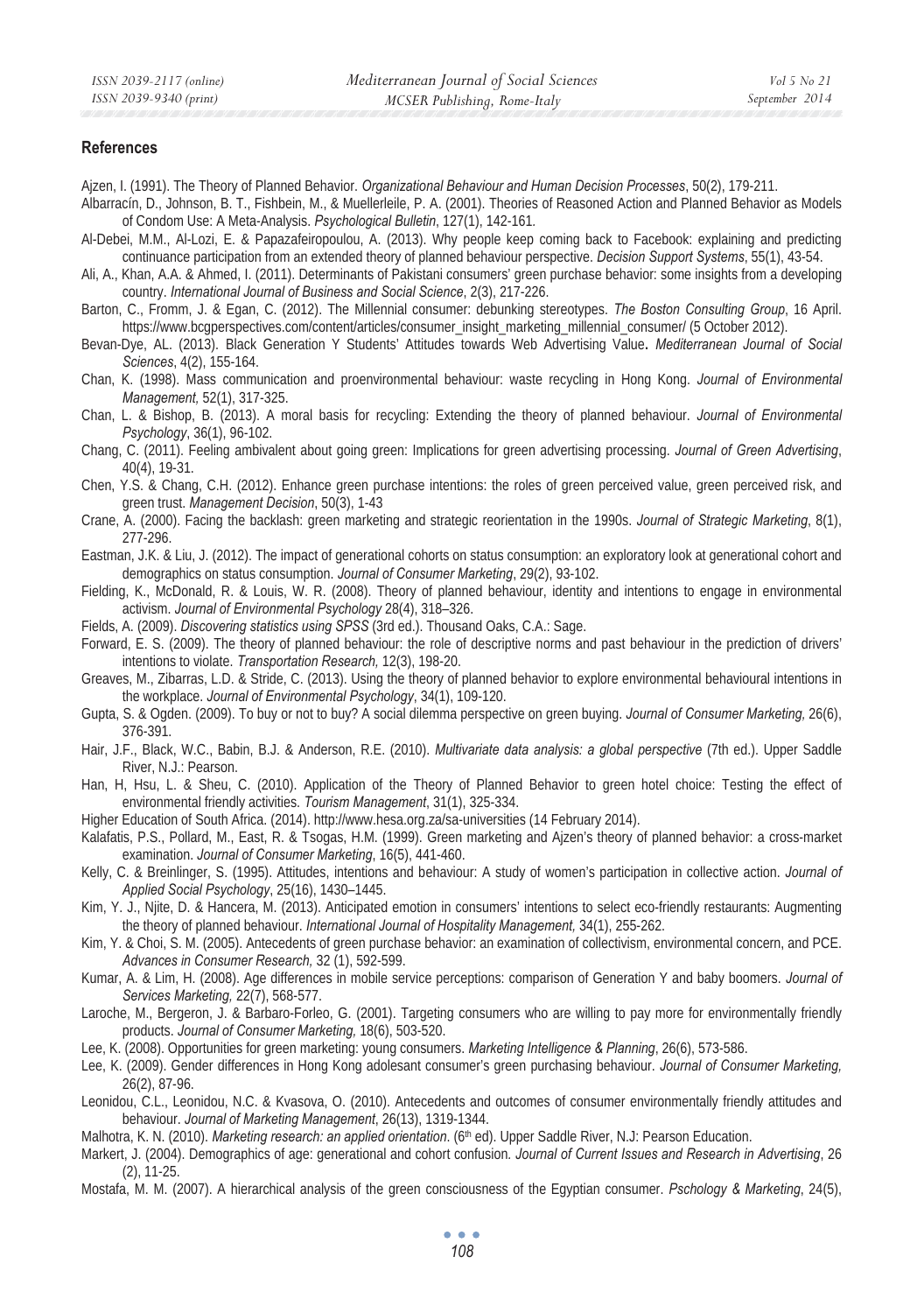445-473.

- Nicholas, D., Rowlands, I., Clark, D. & Williams, P. (2011). Google generation II: web behaviour experiments with the BBC. *Aslib Proceedings: New Information Perspectives*, 63(1), 28-45.
- Oreg, S. & Katz-Gerro, T. (2006). Predicting proenvironmental behaviour cross-nationally: Values, the theory of planned behavior, and value-belief-norm theory. *Environment and Behavior*, 38 (4), 462-483.
- Ottman, A. J. (2011). The new rules of green marketing: Strategies, tools, and inspiration for sustainable branding. Sheffield, United Kingdom: Greenleaf Publishing Limited.
- Pallant, J. (2010). *SPSS survival manual*. (4th ed). London: Open University Press.
- Peattie, K. (2001). Towards sustainability: The third age of green marketing. *Journal of The Marketing Review*, 2(2), 129-147.
- Quintal, A.V., Lee, A.J. & Soutar, G.N. (2010). Risk, uncertainty and the theory of planned behavior: A tourism example. *Tourism Management*, 31(6), 797-805.
- Rahbar, E. & Wahid, N.A. (2011). Investigation of green marketing tools' effect on consumers' purchase behavior. *Journal of Business Strategies Series*, 12(2), 73-83.
- Rogers, G. (2013). The rise of Generation Y in the sustainable marketplace. *The guardian*, 3Feb. http://www.guardian.co.uk/sustainablebusiness/blog/rise-generation-y-sustainable-marketplace (26 February 2013).
- Schwalbe, B.C. (2009). Leveraging the digital media habits of the millenials: Strategies for teaching journalism courses. *Journal of Southwestern Mass Communication*, 25(1), 53-68.
- Shaw, S. & Fairhurst, D. (2008). Engaging a new generation of graduates. *Education + Training*, 50(5), 366-378.
- Smith, T. K. (2012). Longitudinal study of digital marketing strategies targeting Millennials. *Journal of Consumer Marketing*, 29(2), 86-92.
- Sodhi, K. (2011). Has marketing come full circle? Demarketing for sustainability. *Journal of Business Strategies*, 12(4), 177-185.
- Statistics South Africa. (2013). Mid-year population estimates: 2011. Key indicators, Statistical release P0302. http://www.statssa.gov.za (17 June 2013).
- Vissman, A.T., Hergenrather, K.C., Rojas, G., Langdon, S.E., Wilkin, A.M. & Rhodes, S. D. (2011). Applying the theory of planned behavior to explore HAART adherence among HIV-positive immigrant Latinos: Elicitation interview results. P*atient Education and Counseling,* 85(3), 454-460.
- Zhong, M. (2013). Understanding Chinese learners' willingness to communicate in a New Zealand ESL classroom: A multiple case study drawing on the theory of planned behaviour. System, 41(3), 740-751.